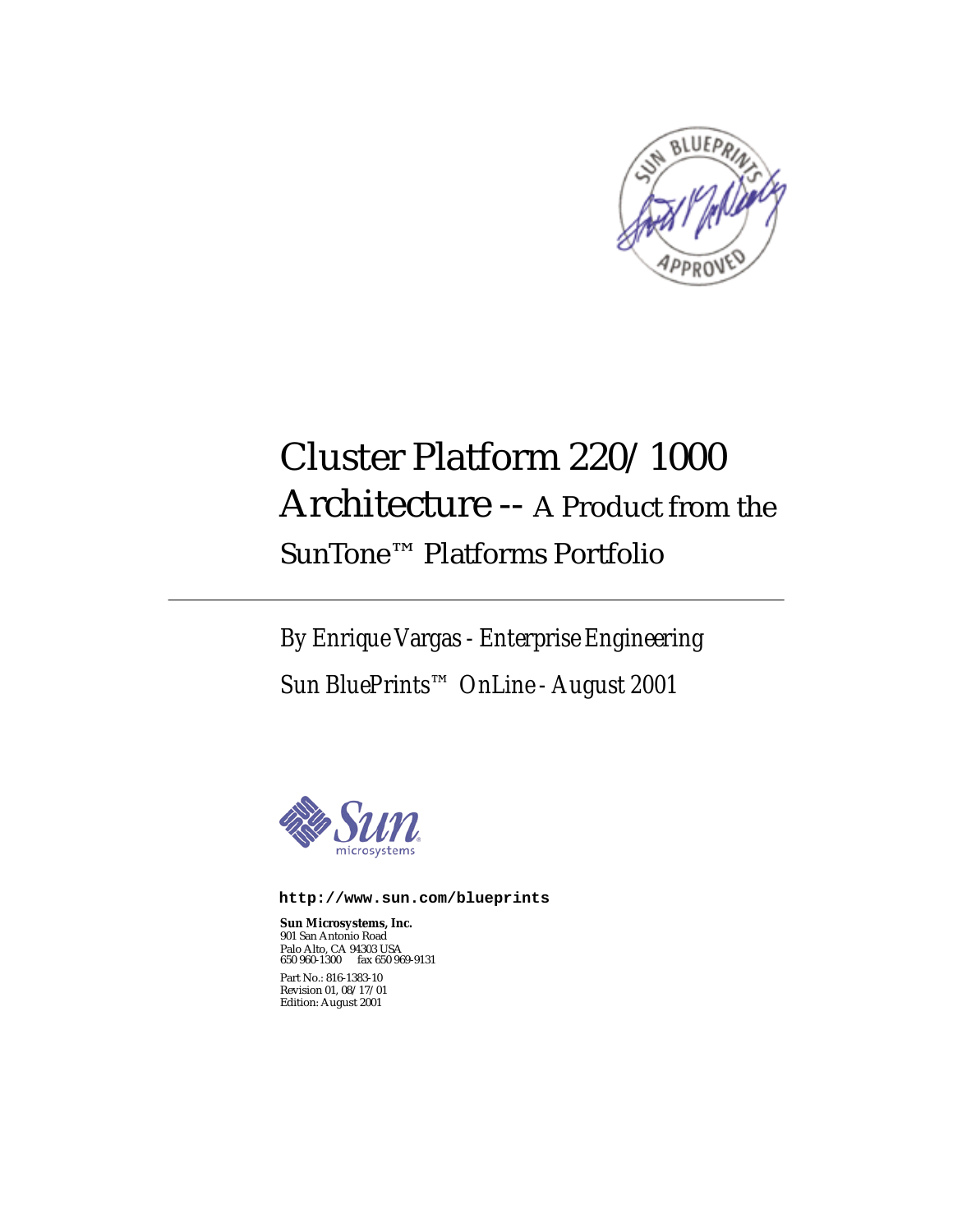Copyright 2001 Sun Microsystems, Inc. 901 San Antonio Road, Palo Alto, California 94303 U.S.A. All rights reserved.

This product or document is protected by copyright and distributed under licenses restricting its use, copying, distribution, and decompilation. No part of this product or document may be reproduced in any form by any means without prior written authorization of Sun and its licensors, if any. Third-party software, including font technology, is copyrighted and licensed from Sun suppliers.

Sun, Sun Microsystems, the Sun logo, Sun BluePrints, SunTone, JumpStart, Sun StorEdge, Netra, Sun Enterprise, AnswerBook, Solstice DiskSuite, Sun Quad FastEthernet, OpenBoot and Solaris are trademarks, registered trademarks, or service marks of Sun Microsystems, Inc. in the U.S. and other countries.

All SPARC trademarks are used under license and are trademarks or registered trademarks of SPARC International, Inc. in the U.S. and other countries. Products bearing SPARC trademarks are based upon an architecture developed by Sun Microsystems, Inc.

Parts of the product may be derived from Berkeley BSD systems, licensed from the University of California. UNIX is a registered trademark in the U.S. and other countries, exclusively licensed through X/Open Company, Ltd.

The OPEN LOOK and Sun™ Graphical User Interface was developed by Sun Microsystems, Inc. for its users and licensees. Sun acknowledges the pioneering efforts of Xerox in researching and developing the concept of visual or graphical user interfaces for the computer industry. Sun holds a non-exclusive license from Xerox to the Xerox Graphical User Interface, which license also covers Sun's licensees who implement OPEN LOOK GUIs and otherwise comply with Sun's written license agreements.

**RESTRICTED RIGHTS**: Use, duplication, or disclosure by the U.S. Government is subject to restrictions of FAR 52.227-14(g)(2)(6/87) and FAR 52.227-19(6/87), or DFAR 252.227-7015(b)(6/95) and DFAR 227.7202-3(a).

DOCUMENTATION IS PROVIDED "AS IS" AND ALL EXPRESS OR IMPLIED CONDITIONS, REPRESENTATIONS AND WARRANTIES, INCLUDING ANY IMPLIED WARRANTY OF MERCHANTABILITY, FITNESS FOR A PARTICULAR PURPOSE OR NON-INFRINGEMENT, ARE DISCLAIMED, EXCEPT TO THE EXTENT THAT SUCH DISCLAIMERS ARE HELD TO BE LEGALLY INVALID.

Copyright 2001 Sun Microsystems, Inc., 901 San Antonio Road, Palo Alto, Californie 94303 Etats-Unis. Tous droits réservés.

Ce produit ou document est protégé par un copyright et distribué avec des licences qui en restreignent l'utilisation, la copie, la distribution, et la décompilation. Aucune partie de ce produit ou document ne peut être reproduite sous aucune forme, par quelque moyen que ce soit, sans l'autorisation préalable et écrite de Sun et de ses bailleurs de licence, s'il y en a. Le logiciel détenu par des tiers, et qui comprend la technologie relative aux polices de caractères, est protégé par un copyright et licencié par des fournisseurs de Sun.

Des parties de ce produit pourront être dérivées des systèmes Berkeley BSD licenciés par l'Université de Californie. UNIX est une marque déposée aux Etats-Unis et dans d'autres pays et licenciée exclusivement par X/Open Company, Ltd.

Sun, Sun Microsystems, le logo Sun, Sun BluePrints, Sun BluePrints, SunTone, JumpStart, Sun StorEdge, Netra, Sun Enterprise, AnswerBook, Solstice DiskSuite, Sun Quad FastEthernet, OpenBoot, et Solaris sont des marques de fabrique ou des marques déposées, ou marques de service, de Sun Microsystems, Inc. aux Etats-Unis et dans d'autres pays. Toutes les marques SPARC sont utilisées sous licence et sont des marques de fabrique ou des marques déposées de SPARC International, Inc. aux Etats-Unis et dans d'autres pays. Les produits portant les marques SPARC sont basés sur une architecture développée par Sun Microsystems, Inc.

L'interface d'utilisation graphique OPEN LOOK et Sun™ a été développée par Sun Microsystems, Inc. pour ses utilisateurs et licenciés. Sun reconnaît les efforts de pionniers de Xerox pour la recherche et le développement du concept des interfaces d'utilisation visuelle ou graphique pour l'industrie de l'informatique. Sun détient une licence non exclusive de Xerox sur l'interface d'utilisation graphique Xerox, cette licence couvrant également les licenciés de Sun qui mettent en place l'interface d'utilisation graphique OPEN LOOK et qui en outre se conforment aux licences écrites de Sun.

CETTE PUBLICATION EST FOURNIE "EN L'ETAT" ET AUCUNE GARANTIE, EXPRESSE OU IMPLICITE, N'EST ACCORDEE, Y COMPRIS DES GARANTIES CONCERNANT LA VALEUR MARCHANDE, L'APTITUDE DE LA PUBLICATION A REPONDRE A UNE UTILISATION PARTICULIERE, OU LE FAIT QU'ELLE NE SOIT PAS CONTREFAISANTE DE PRODUIT DE TIERS. CE DENI DE GARANTIE NE S'APPLIQUERAIT PAS, DANS LA MESURE OU IL SERAIT TENU JURIDIQUEMENT NUL ET NON AVENU.



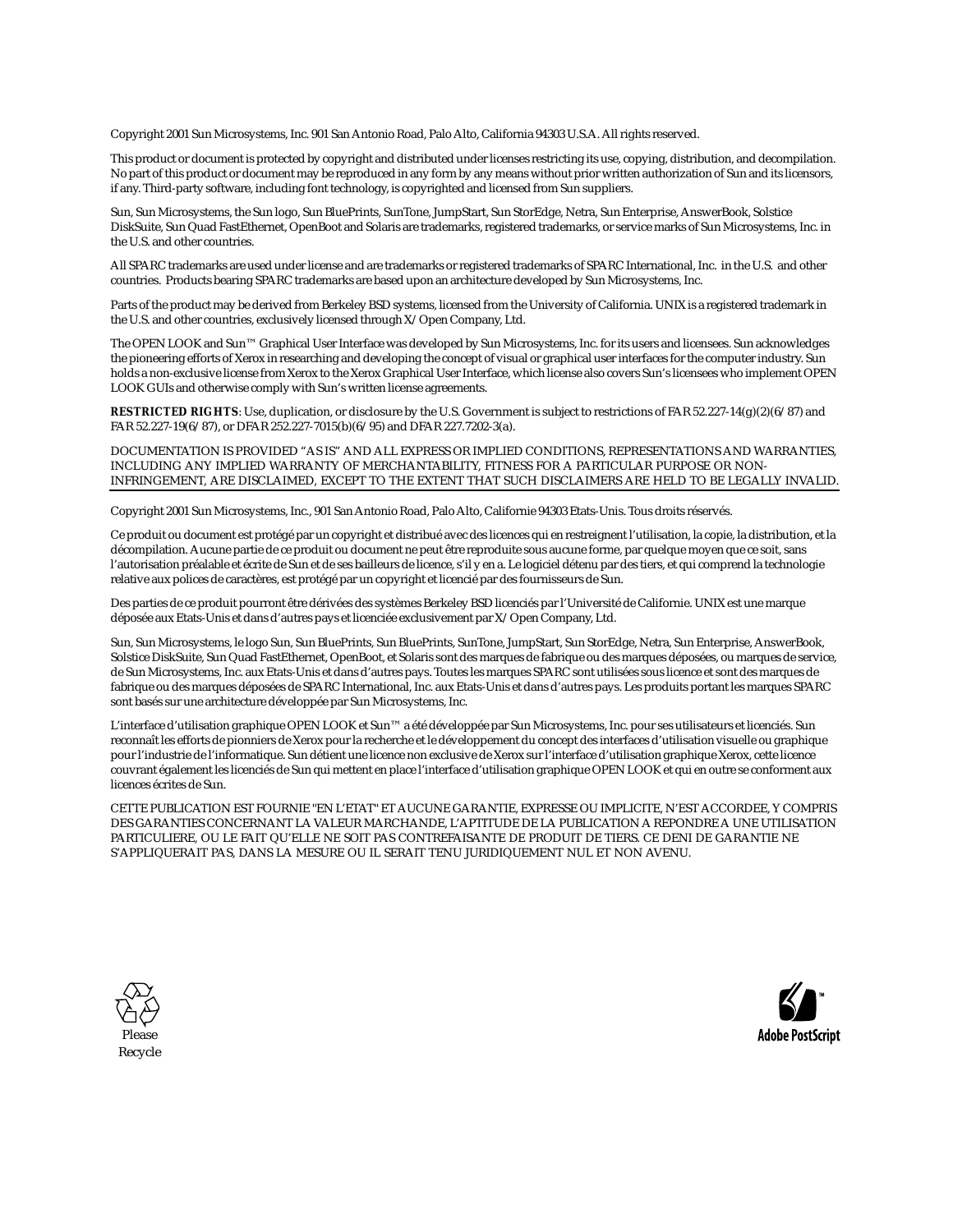## Cluster Platform 220/1000 Architecture--A Product from the SunTone™ Platforms Portfolio

Sun customers interested in the quick deployment of highly available, distributed, or non-distributed applications using the Sun™ Cluster 3.0 technology have a new choice—Cluster Platforms from the SunTone™ Platforms portfolio. The SunTone Cluster Platform line provides a qualified (Quality Assurance) integration of Sun hardware and software products (integration based on engineering and field best practices), which enables the quick and safe deployment of an Sun Cluster 3.0 cluster environment.

**Note –** The SunTone<sup>SM</sup> program has been designed to provide customers with a thorough evaluation of their business operations and information technology (IT) infrastructure, which helps improve their quality of service and reliability. Currently, the SunTone Certification and Branding program has more than 1,400 applicants for certification —including service providers, independent software vendors, and integrators— and provides more than 90 SunTone Certified Solutions. The SunTone Platforms portfolio is a new addition to the program, providing application-ready hardware and software stacks to help improve IT infrastructure deployment time and reliability. For more information, see

http://www.sun.com/integratedplatforms.

This article discusses the function of individual hardware and software components, as well as the connectivity details involved in developing the Cluster Platform 220/ 1000 product. Because the Cluster Platform 220/1000 is built using Sun hardware and software components, the reader could make use of the best practices and principles set forth in this article to either duplicate the specific product configuration, or create similar configurations using alternate components. The end result will provide a more integrated Sun Cluster 3.0 software solution which minimizes problems with component interactions, while improving overall system availability.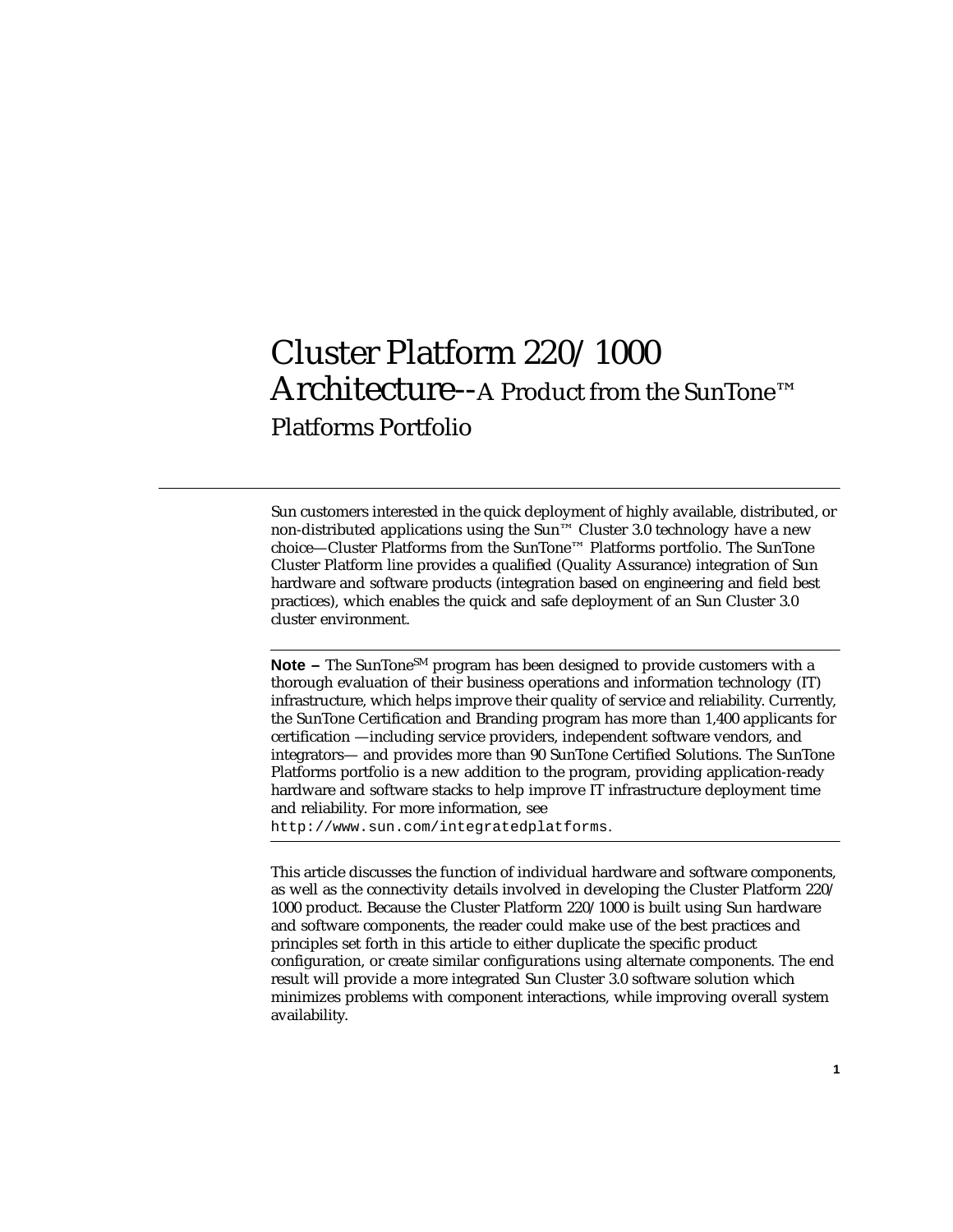This article is intended for systems administrators that have previous Sun Cluster 3.0 software experience, as well as system architects and technologists interested in the adoption of the Sun Cluster 3.0 product. Since the JumpStart™ technology is a key element of the Cluster Platform 220/1000 architecture, this article can be used by cluster customers with previous JumpStart server experience interested in leveraging such technology to help achieve higher levels of availability.

To better understand the application of the Cluster Platform 220/1000, there will be a follow up Sun BluePrints™ Online article describing the implementation of a highly-available NFS Server.

### Product Philosophy

The Cluster Platform 220/1000 integrates the hardware and software component stack using best practices learned from engineering and field experience. The hardware stack components are properly labeled and placed in a Sun StorEdge™ Expansion Cabinet in compliance with existing power, cooling, and Electro Magnetic Interference (EMI) requirements. System components are cabled to provide redundant cluster interconnect between nodes, access to mirrored shared storage, and access to a highly available production network.

For the software stack and patch integration, the Cluster Platform 220/1000 includes a Netra™ T1 management server, which is used as a JumpStart server. The JumpStart server automates the installation of *all* software modules and patches required by two Sun Enterprise™ 220R servers to form an Sun Cluster 3.0 environment. When the management server is first turned on, it customizes its JumpStart environment by requesting information specific to the customer locality (i.e. cluster name, cluster node names, ethernet and IP addresses, timezone, name services, etc.). After the management server customization is performed, the two Sun Enterprise 220R servers will automatically boot as Sun Cluster 3.0 nodes, after the JumpStart software installation is complete.

In addition to providing the JumpStart function, the management server is intended to manage the cluster environment. Currently the management server includes the SUNWccon package (extracted from the Sun Cluster 3.0 client software) to manage the cluster node consoles through the Sun Cluster Control Panel GUI (ccp) function. If required by customers, the management server has been allocated enough CPU power and memory resources to implement a Sun™ Management Center (Sun MC) software and AnswerBook™ servers.

**2** Cluster Platform 220/1000 Architecture--A Product from the SunTone™ Platforms Portfolio • August 2001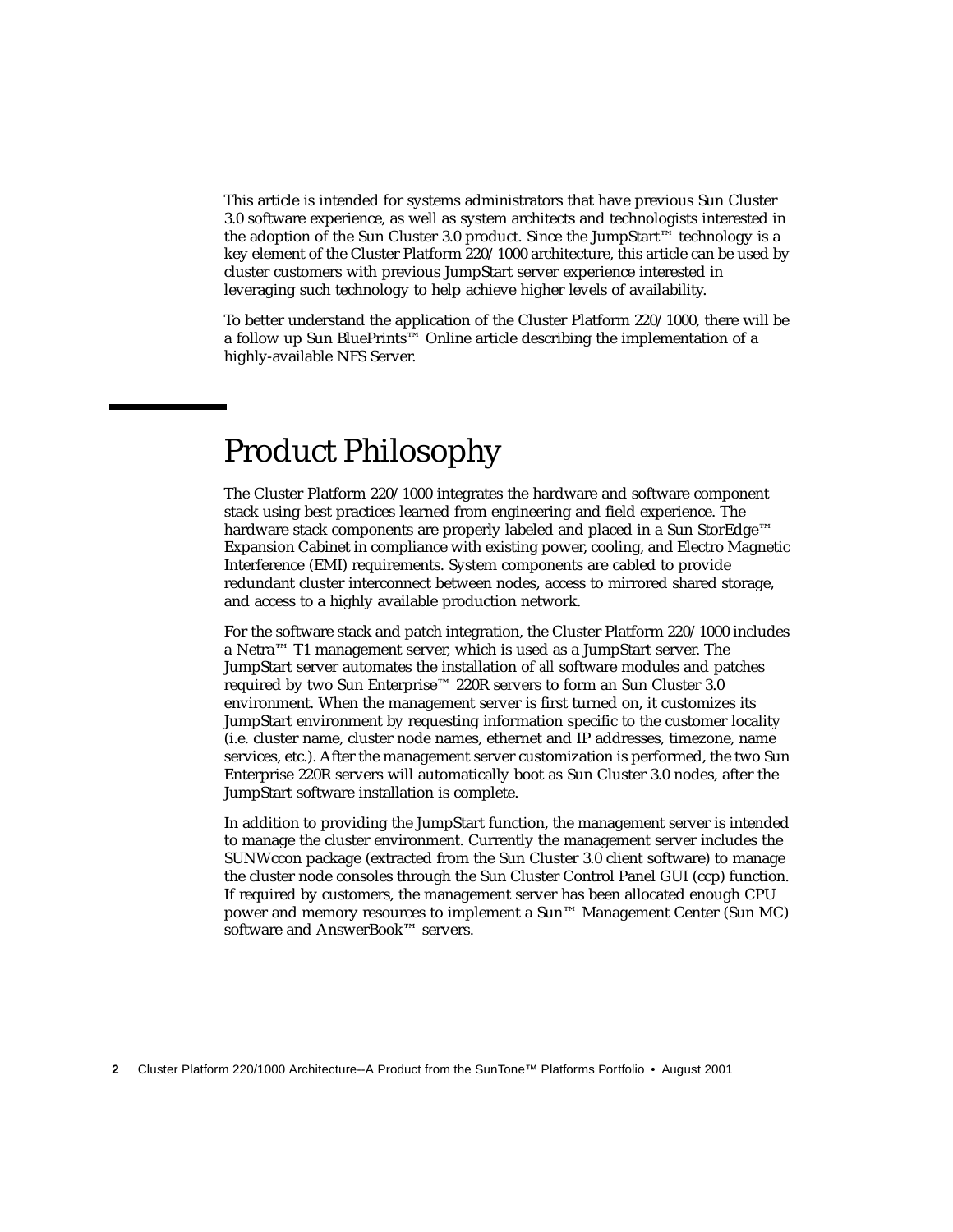The Cluster Platform 220/1000 provides customers with the integrated hardware and software stack required to implement a *basic* Sun Cluster 3.0 environment. A *basic* Sun Cluster 3.0 environment means that before being deployed into production, it will still require a service representative (or a service-qualified customer) to perform the following tasks:

- Configure the Sun Cluster 3.0 quorum disk. Quorum devices are resources used by the cluster infrastructure to establish a majority vote when determining cluster membership.
- Install a specific Sun Cluster 3.0 data service based on application needs. Any supported Sun Cluster 3.0 data services can be installed. A data service includes an application and cluster routines (start, stop, monitoring, etc.) required to integrate the application into the cluster environment.
- Configure disk data. Veritas Volume Manager and Solstice DiskSuite™ software can be used.

#### Hardware Components

As depicted in FIGURE 1, the Cluster Platform 220/1000 system includes a two-node cluster having access to mirrored SCSI storage, a terminal concentrator, and a management server. All components are discussed in detail in the following paragraphs.

- The management server is a Netra T1 AC200 server, configured with one 500 MHz UltraSPARC™ II CPU, 256 Mbytes of memory, one DVD drive, and two 18.2 Gbytes internal SCSI disks. The management server provides access to the cluster console, and functions as a JumpStart server (automated software-install server) for the cluster nodes. Using JumpStart technology to load the required software and patches on the cluster nodes is considered a best practice, since it automates the software install and can reduce operator errors during a catastrophic failure recovery. In addition, the JumpStart technology provides a manageable environment where the latest versions of required software packages and associated patches are collected.
- Each of the cluster nodes is a Sun Enterprise 220R server configured with two 450-MHz UltraSPARC II CPUs, two Gbytes of memory, and two 18.2 Gbytes internal SCSI disks. Each cluster node is loaded with two Ultra-SCSI, differential, PCI cards, and two Sun Quad FastEthernet™ PCI cards. The first cluster node is factory-configured to have the scsi-initiator-id OpenBoot™ Prom (OBP) environment variable set to a value of 6 to remove bus conflicts when sharing external SCSI disk between the two cluster nodes.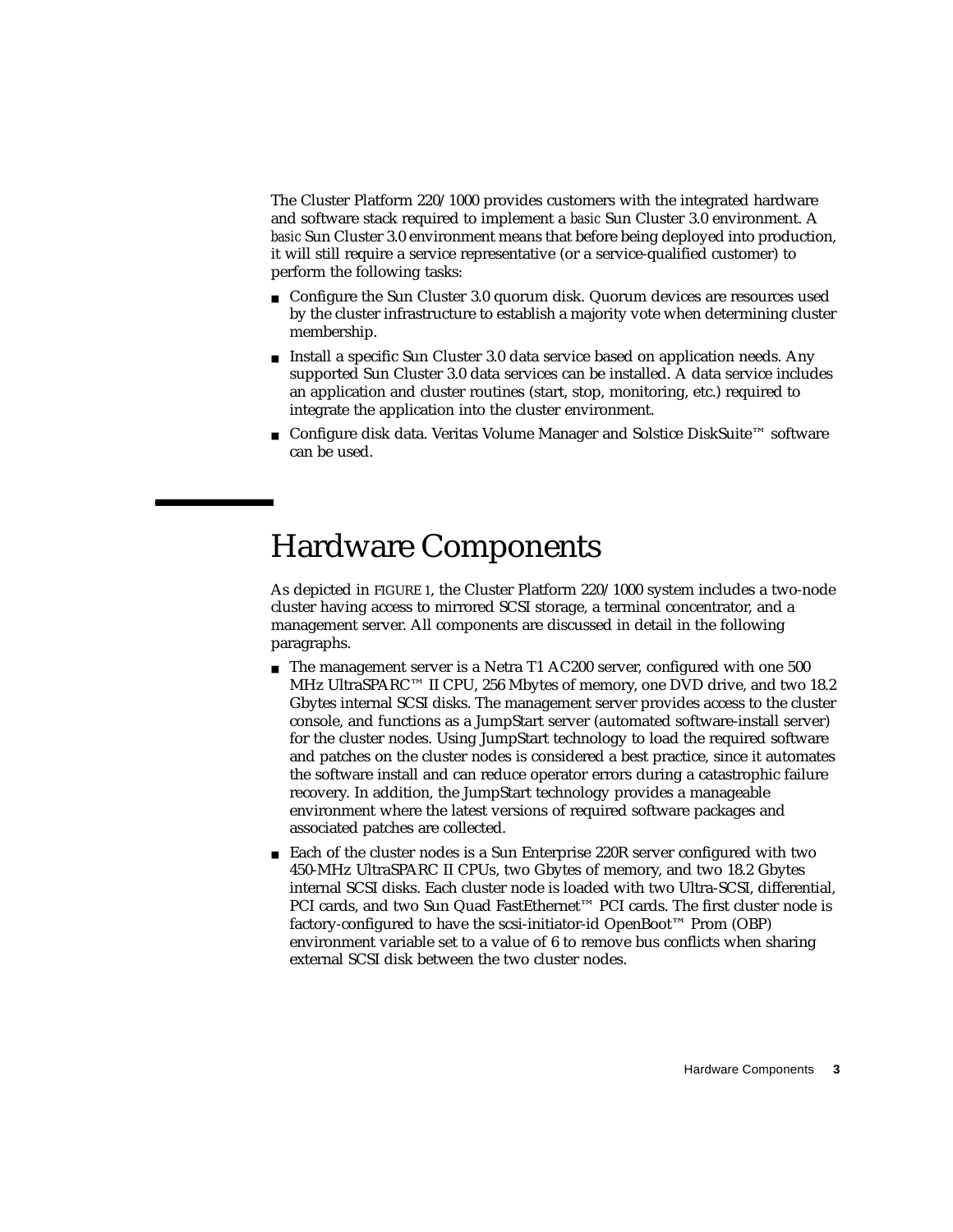■ Shared storage is implemented using two Sun StorEdge D1000 Disk Arrays, each configured with a single (non-segmented) Ultra-SCSI bus backplane which hosts 12- 18.2 Gbytes, 10,000 RPM, Ultra-SCSI drives. One disk array provides a total storage capacity of 200 Gbytes for production data; the other is used to mirror the 200 Gbytes of production data.

**Note –** There are currently two spare Ultra-SCSI ports on each cluster node. Four additional Ultra-SCSI cables are supplied with the product to either implement a segmented Ultra-SCSI bus on each Sun StorEdge D1000 Disk Array (to increase the maximum bandwidth by splitting the bus) or to attach an additional Sun StorEdge D1000 Disk Array and its mirror.

- The 8-port terminal concentrator provides serial access to the management server and cluster node consoles. The terminal concentrator is only accessible over 10BASE-T ethernet.
- The cluster interconnect is implemented with ethernet patch cables to increase availability by reducing network components (hubs or switches). The redundant Sun Quad FastEthernet 100BASE-T ports (qfe1 and qfe5) are placed on two separate PCI controllers to avoid a controller single point of failure (SPOF).
- Public network access for each cluster node is implemented using the onboard hme0 (100BASE-T port) with qfe0 (100BASE-T port on a separate controller) as a failover interface (dashed line in FIGURE 1). Five qfe ports are still available to supply additional production network requirements.

**FIGURE 1** Cluster Platform 220/1000 Logical Connectivity

The hardware stack is placed in a Sun StorEdge Expansion Cabinet in the order depicted in FIGURE 2 to comply with existing power, cooling, and Electro Magnetic Interference (EMI) requirements. Power is distributed between two power sequencers to avoid a SPOF. The terminal concentrator and management server do not require redundancy, since these components are used for managing the cluster (any failures to these particular components does not impact the cluster health).

**FIGURE 2** Cluster Platform 220/1000 Rack Placement

## Software Components

All the software components required for the integration of the Cluster Platform 220/1000 are included in the Netra T1 management server's JumpStart environment. The management server executes the Solaris™ Operating Environment (Solaris OE) 8 01/01 Operating Environment and the following software packages:

**<sup>4</sup>** Cluster Platform 220/1000 Architecture--A Product from the SunTone™ Platforms Portfolio • August 2001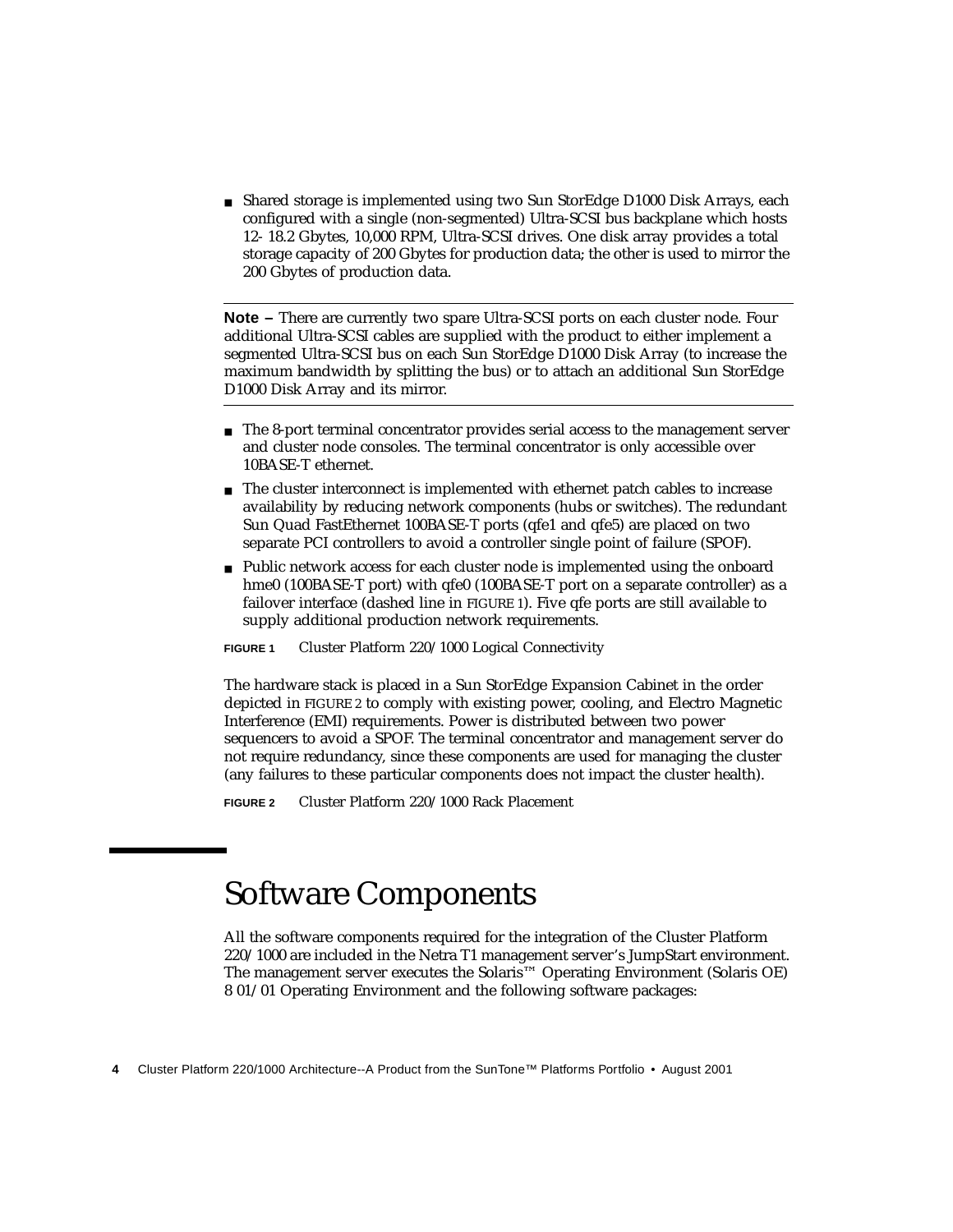

- Solstice DiskSuite version 4.2.1 software, to mirror the root and swap partitions and help increase system availability.
- The SUNWccon package, to provide the Sun Cluster Control Panel GUI (ccp) function and manage the cluster node consoles.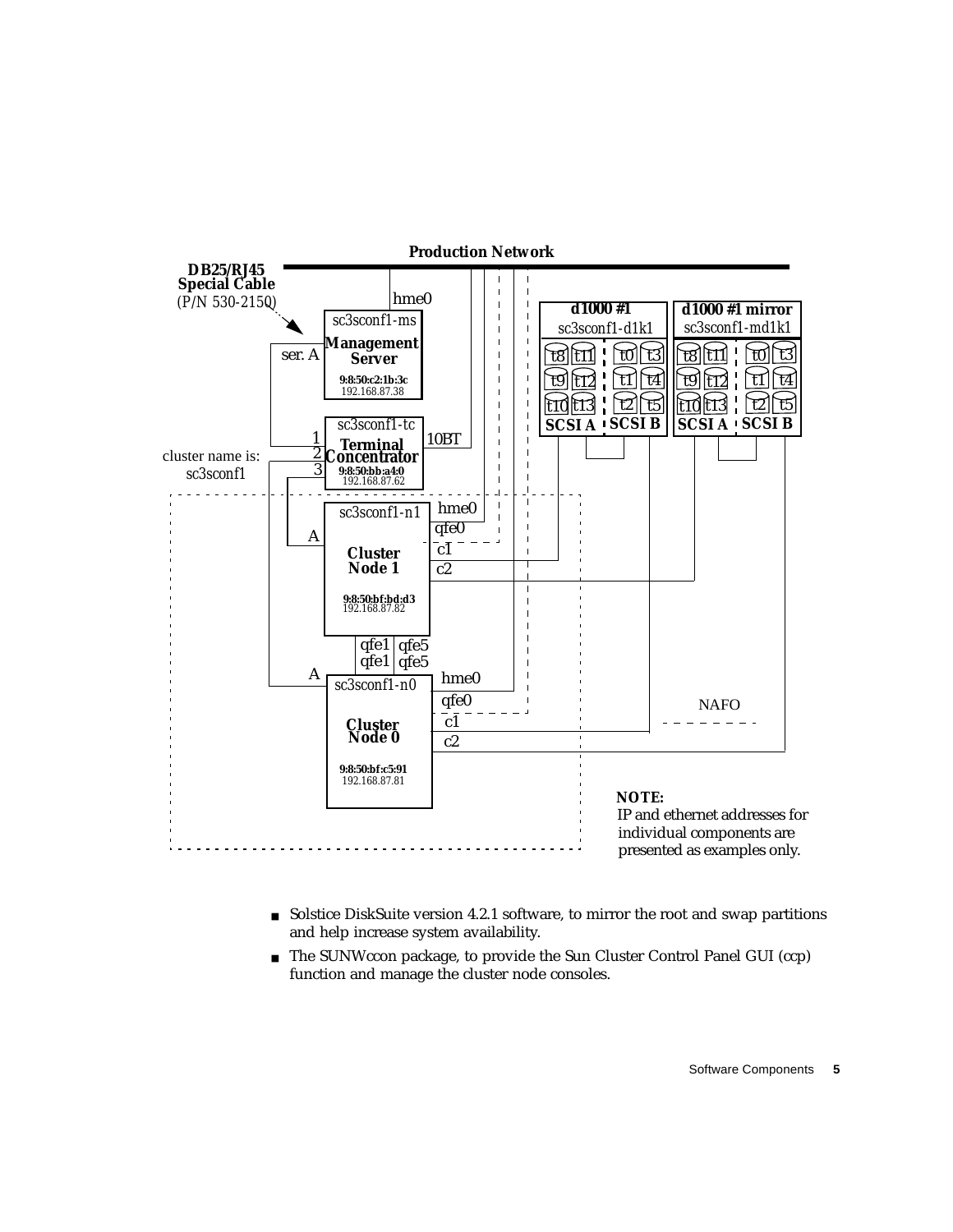

**Note –** All software packages installed on the management server include recommended patches. The Netra T1 server requires Solaris OE 8 01/01 as a minimum to support its hardware architecture, while the Sun Cluster 3.0 software requires Solaris OE 10/00.

All the JumpStart software components are placed under the /SOFTWARE tree, which contains the following directories:

**<sup>6</sup>** Cluster Platform 220/1000 Architecture--A Product from the SunTone™ Platforms Portfolio • August 2001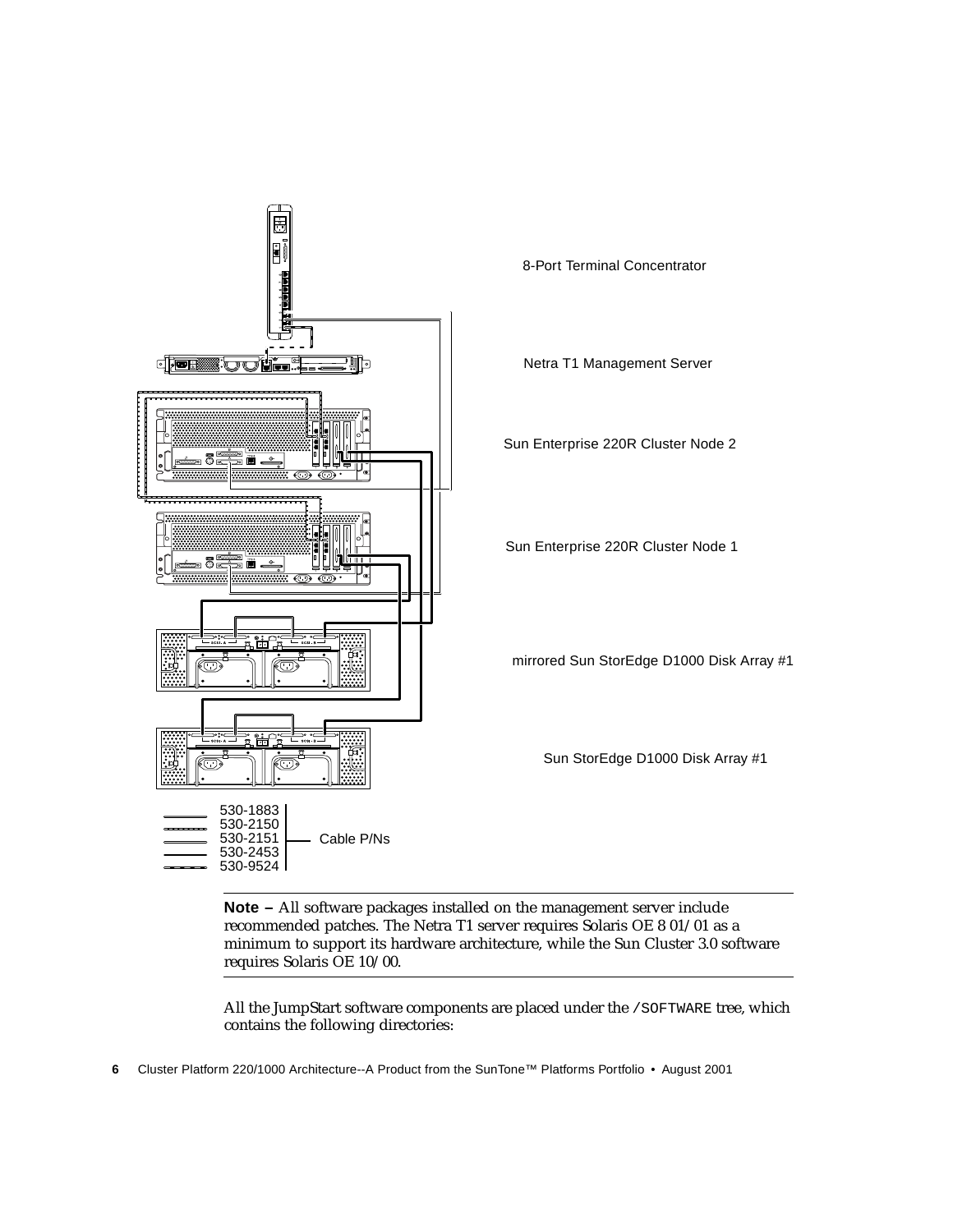- SC3.0-Build92-Product: Includes all the files that make up the Sun Cluster 3.0 software (FCS version).
- SC3.0-Build92DataServices**:** Includes all data services released with the Sun Cluster 3.0 software (FCS version). Because the Cluster Platform 220/1000 does not include configured Sun Cluster 3.0 Data Services, this directory is provided to support the data service installation.
- Solaris8 10-00**:** Includes the collection of files which support the JumpStart environment and make up the Solaris OE 8 10/00 software.

**Note –** A set of three CDs included with the Cluster Platform 220/1000 product (Part Number 724-9002-02) can be used to recover the entire contents of the management server software in the event of a catastrophic failure: *CD0* contains a bootable copy of the Solaris 8 OE 01/01 configured to execute recovery software; *CD1* contains the Solaris OE (root); and *CD2* contains the JumpStart server support files (the /SOFTWARE directory). Full recovery procedures are included with the product *Cluster Platform 220/1000 User's Guide, A product from the SunTone™ Platforms Portfolio* (Part Number 806-7408-11).

#### JumpStart Software Components

The JumpStart software components include the Solaris OE 8 10/00, Solstice DiskSuite version 4.2.1 software, Sun Cluster 3.0 software (and data services), and all recommended patches.

**Note –** To learn more about the architectural details of a JumpStart environment, review the Sun BluePrints Online article *Building a JumpStart Infrastructure* by Alex Noordergraaf. This article can be found at: http://www.sun.com/blueprints/0401/BuildInf.pdf.

Even though the reference of the Sun BluePrints OnLine article recommends a certain JumpStart directory structure as a best practice, such best practice was published after the Cluster Platform 220/1000 was developed. JumpStart directory structure best practices will be adopted by future SunTone Cluster Platform products.

The JumpStart components are placed under the /SOFTWARE/Solaris8\_10-00 tree, which contains the following files:

- sysidcfg**:** A script used by the JumpStart server to identify the machine locality (timezone, name services, netmask, etc.) of all nodes to be served.
- rules: A script used by the JumpStart server to identify the operating system install profile, as well as the post-install script.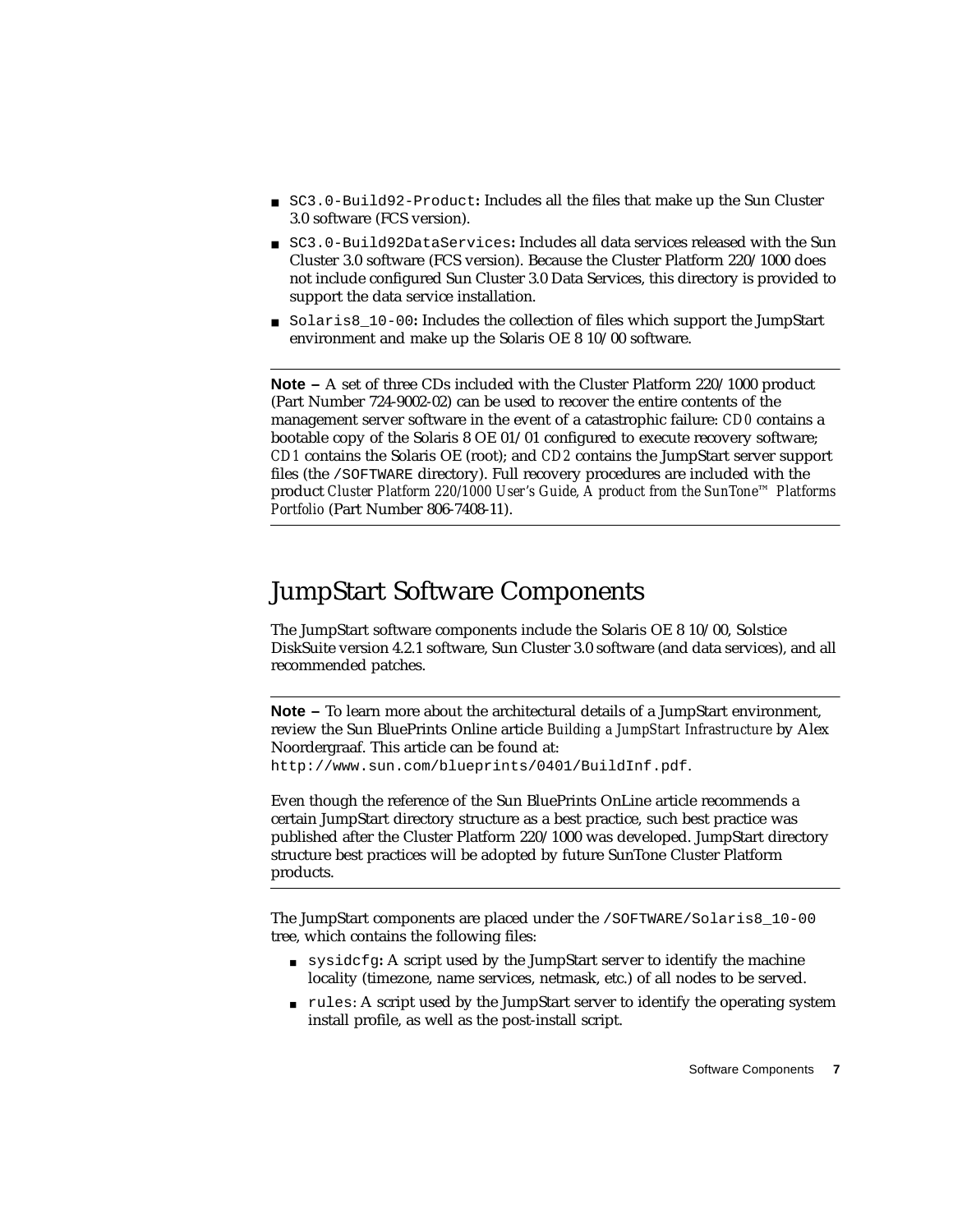- check**:** A script which generates the rules.ok file after verifying the syntax within the rules file.
- rules.ok: A file generated by the check script. The JumpStart process aborts if this file is not present.
- noask pkgadd: An administration script used by pkgadd(1M) to avoid user interaction when installing software packages.
- response/sunwmd: An empty response file expected by all Solstice DiskSuite software packages when performing unassisted pkgadd(1M). If this file does not exist, the pkgadd(1M) process will fail.

The /SOFTWARE/Solaris8\_10-00 tree contains the following directories:

- Profiles**:** Includes the sc3sconf1-n0.profile and sc3sconf1-n1.profile scripts used by the JumpStart server to identify internal disk partitioning and the content of the Solaris OE 8 10/00 software packages on each node.
- Solaris\_8**:** Includes the entire CD-ROM image of the Solaris OE 8 10/00 software.
- Drivers**:** Includes the sc3sconf1-n0.driver and sc3sconf1-n1.driver scripts, which identify the JumpStart serve finish scripts to be executed after loading the Solaris OE 8 10/00 packages on each cluster node. The driver.init file initializes the execution environment and each cluster node (i.e. disable routing, establish a default router, build the /etc/hosts file, build the .profile file, etc.). The driver.run file executes the scripts included in the sc3sconf1-n0.driver and sc3sconf1-n1.driver scripts.
- Finish**:** Includes all the JumpStart server finish scripts invoked through the sc3sconf1-n0.driver and sc3sconf1-n1.driver files.
- Packages: Includes all packages to be added after loading the Solaris OE 8 10/00 packages (currently, the Solstice DiskSuite software packages only).
- Patches/8\_Recommended: Includes all patches required by the Solaris OE, Sun Cluster 3.0Sun Cluster 3.0 software, and Solstice DiskSuite software. These patches are installed in the order established by the Patches/8 Recommended/patch\_order file.

**Note –** This product currently includes all patches required by the Sun Cluster 3.0 first customer ship (FCS) version. A local Sun Service representative must be contacted to acquire the full list of required patches.

The Files directory includes the following files**:**

■ JumpStart.conf: Contains all variables collected during system configuration of the management server. When the management server is first booted, it will prompt for the cluster name, terminal concentrator and cluster nodes names, ethernet and ip addresses, etc.

**<sup>8</sup>** Cluster Platform 220/1000 Architecture--A Product from the SunTone™ Platforms Portfolio • August 2001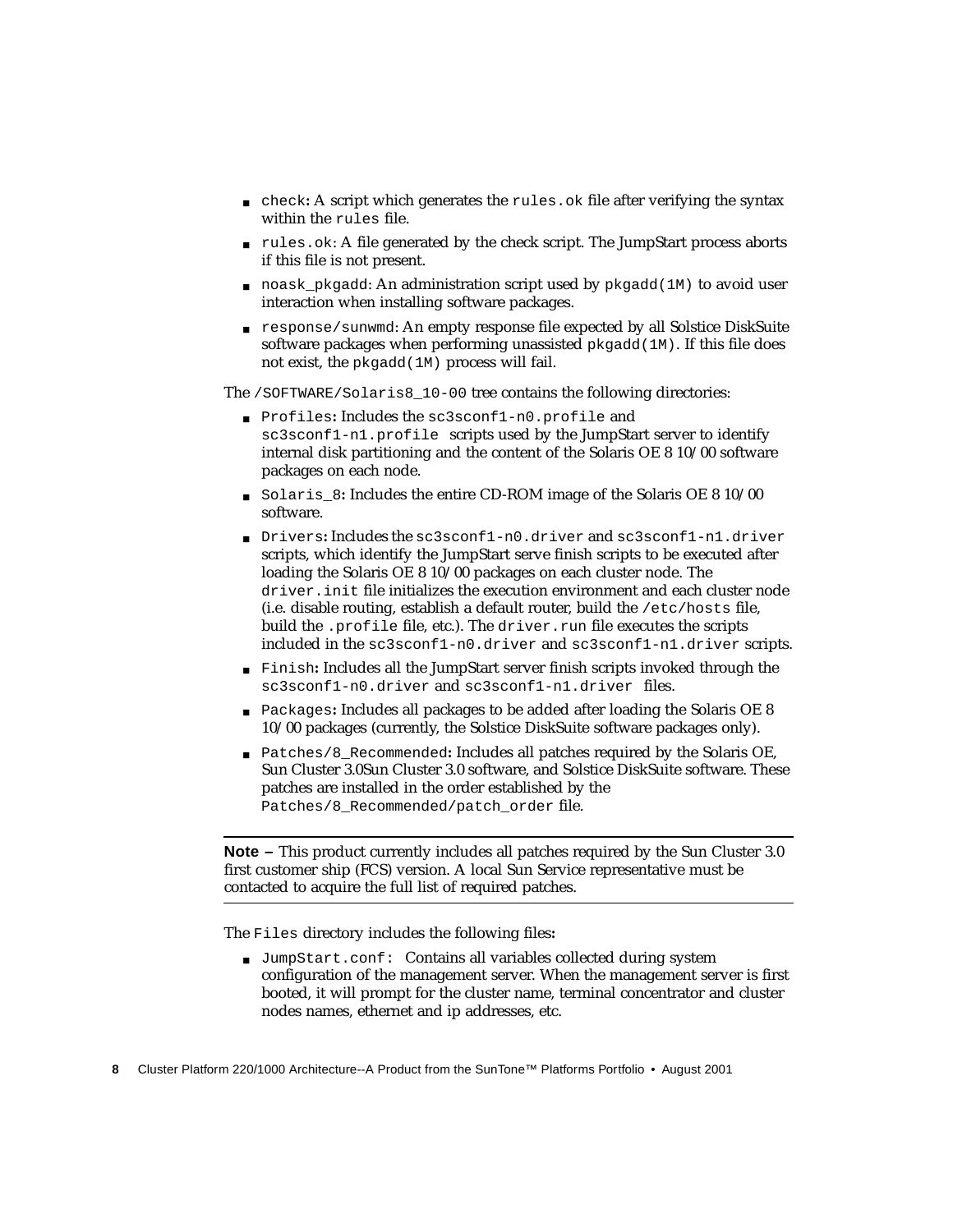- JumpStartConfig.init: This script is invoked by the /etc/rc2.d/S91JumpStart script included with the management server. The S91JumpStartConfig.init script executes during the first reboot and builds the JumpStart.conf and the /etc/rc2.d/S91sconf-attach files. The S91JumpStartConfig.init script removes the /etc/rc2.d/S91JumpStart script to avoid execution during the next reboot.
- vfstab.ms: This file replaces the /etc/vfstab file in the management server after the first reboot to include the newly mirrored root and swap Solstice DiskSuite metadevices. During the second reboot of the management server, the /etc/rc2.d/S91sconf-attach script finishes up the Solstice DiskSuite configuration. The /etc/rc2.d/S91sconf-attach creates an Solstice DiskSuite database, mirrors the root and swap partitions, and initializes the /etc/lvm/md.tab file.
- JumpStartHosts.conf: This file is built using data from the JumpStart.conf file and contains the names and IP addresses of all cluster elements (management server, terminal concentrator, first cluster node, second cluster node). The contents of this file are appended to the default/etc/hosts file allocated to each cluster node.
- S94n0-sds-mirror and S94n1-sds-mirror: One of these files is moved into the /etc/rc2.d directory of each cluster node before the first reboot. During the first reboot, this script finishes up the Solstice DiskSuite configuration and creates the Solstice DiskSuite database. This script also modifies the /etc/vfstab to include newly created Solstice DiskSuite metadevices and it attaches mirrors to the root, swap, and /globaldevices metadevices. This script also installs the Sun Cluster 3.0 software on each node and replaces the default /etc/inet/ntp.conf file included with the Sun Cluster 3.0 software. This script removes itself to avoid execution during the next reboot.
- md.conf: This file replaces the default /kernel/drv/md.conf file included with the Solstice DiskSuite software.
- ntp.conf: This file replaces the default /etc/inet/ntp.conf file included with the Sun Cluster 3.0 software.

## Automated Software Installation

The automated software installation on each cluster node takes approximately one hour, maybe longer in a saturated network, and is executed in parallel by typing the following command at the OBP prompt on each cluster node:

```
ok> boot net - install
```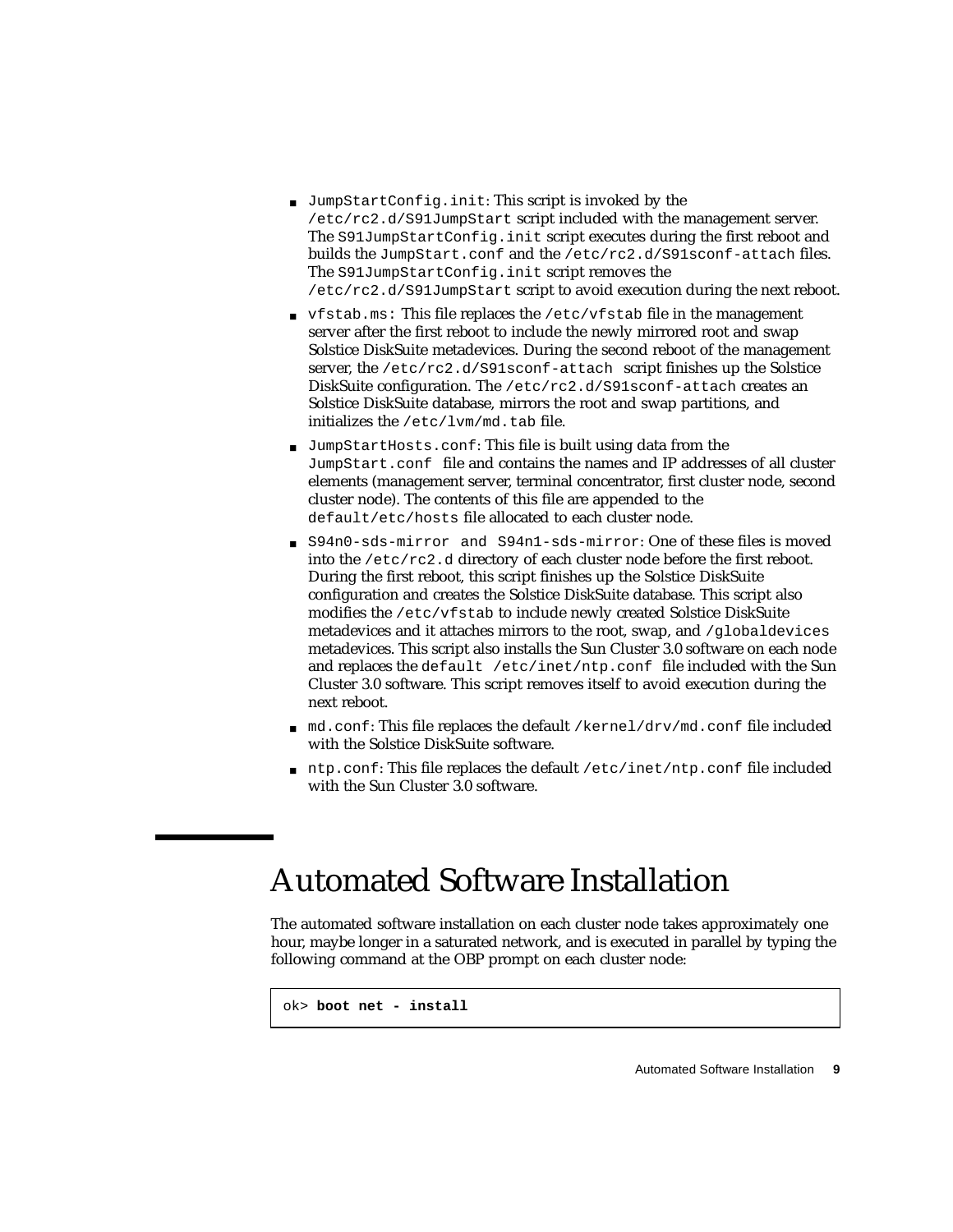The software install process makes use of the JumpStart environment at the beginning, and then makes use of  $/etc/rc2$ .d scripts to continue with the installation process after a cluster node reboots. This section makes use of the files introduced in the previous section, and is intended to further clarify the JumpStart server process.

#### JumpStart Server Install Sequence

During the JumpStart server process on the management server (*ms*), the following steps represent the time-sequenced events involved during the automated software install on the first cluster node (*node*).

- 1. The *node* sends a RARP packet on the network to be able to map its ethernet address to a name and IP address:
	- The *ms* maps the *node's* ethernet address to a machine name using the /etc/ethers file. The *node's* IP address is resolved using the /etc/hosts file (or a name service) and the *ms* replies with an ARP response. The ARP response supplies the *node* with a name, IP address, and install server IP (and ethernet) address.
	- The *node* uses the TFTP protocol to bring in the Solaris OE miniroot from the *ms,* and, once executed, begins the bootstrap and software install process. The *node* uses the NFS protocol to mount the /SOFTWARE/Solaris8\_10-00 directory hosted by the *ms*.
- 2. The *node* opens the /SOFTWARE/Solaris8\_10-00/sysidcfg file on the *ms* to identify the *node's* locality (timezone, name services, netmask, etc.).
- 3. The *node* opens the /SOFTWARE/Solaris8\_10-00/rules.ok on the *ms* to identify the operating system install profile, as well as the post-install script.
- 4. The *node* opens the

/SOFTWARE/Solaris8\_10-00/Profiles/sc3sconf1-n0.profile file on the *ms* to identify internal disk partitioning and the content of the Solaris OE 8 10/00 software packages to be installed.

5. The *node* opens the

/SOFTWARE/Solaris8\_10-00/Drivers/sc3sconf1-n0.driver file on the *ms*, to identify the JumpStart server finish scripts to be executed after loading the Solaris OE 8 10/00 packages on each cluster node.

- 6. The *node* begins processing of the /SOFTWARE/Solaris8\_10-00/Profiles/sc3sconf1-n0.profile on the *ms* and the Solaris OE 8 10/00 software packages (selected and deselected packages):
	- The internal boot disk and mirror are partitioned to include the root, swap, and /globaldevices filesystems, and to allocate space for the Solstice DiskSuite database.
- **10** Cluster Platform 220/1000 Architecture--A Product from the SunTone™ Platforms Portfolio August 2001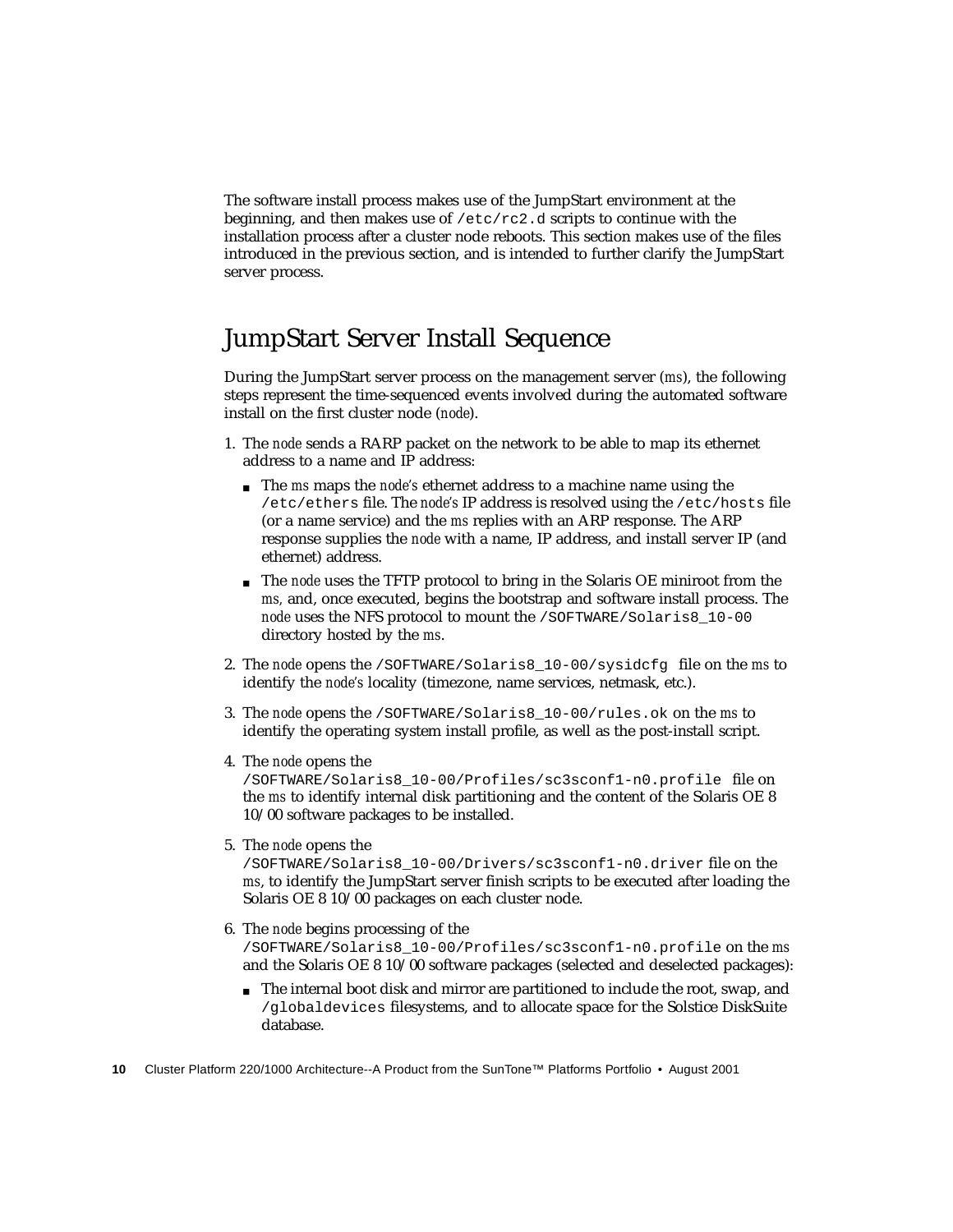- The Solaris OE disk label (VTOC) is created on the boot disk and its mirror.
- The root and /qlobaldevices filesystems are created.
- 7. The *node* begins installation of the selected software packages included in the /SOFTWARE/Solaris8\_10-00/Solaris\_8/Product directory on the *ms*.
- 8. Package installation is completed on the *node,* and the /etc/vfstab is updated with the new mount points:
	- The /etc/hosts file includes the *node* name and IP address.
	- $\blacksquare$  The physical and logical devices (/devices and /dev are updated).
	- The boot block is installed on the boot disk.
- 9. The *node* starts execution of the

```
/SOFTWARE/Solaris8_10-00/Drivers/sc3sconf1-n0.driver file, which
invokes the /SOFTWARE/Solaris8_10-00/Drivers/driver.init file, which
triggers the following events:
```
- The / profile file is updated with \$MANPATH and \$PATH variables to support the cluster environment.
- The /etc/motd file is updated to include cluster post-installation instructions (see login message produced in the codebox below).

**CODE EXAMPLE 1** /etc/motd file content for each cluster node

```
Apr 27 11:25:51 sc3sconf1-n1 login: ROOT LOGIN /dev/console
Sun Microsystems Inc. SunOS 5.8 Generic February 2000
Execute "/usr/cluster/bin/scstat -p" to query the cluster installation.
Execute "/usr/cluster/bin/scconf -p" to query the cluster state.
Execute "/usr/cluster/bin/scsetup (once on any cluster node) to start
the cluster configuration.
```
Make sure the "default-root-password" is changed to preserve security.

- The /etc/hosts file is updated to include the cluster elements.
- The /etc/defaultrouter file is created with a gateway entry.
- The /etc/notrouter file is created to prevent network routing.
- 10. The /SOFTWARE/Solaris8\_10-00/Drivers/sc3sconf1-n0.driver file invokes the following JumpStart server finish scripts on the *ms*:
	- /SOFTWARE/Solaris8\_10-00/Finish/add\_sds.fin: Installs all Solstice DiskSuite software packages.
	- /SOFTWARE/Solaris8\_10-00/Finish/set\_root\_pw.fin: Sets the node root password to abc (root password is changed during the first login).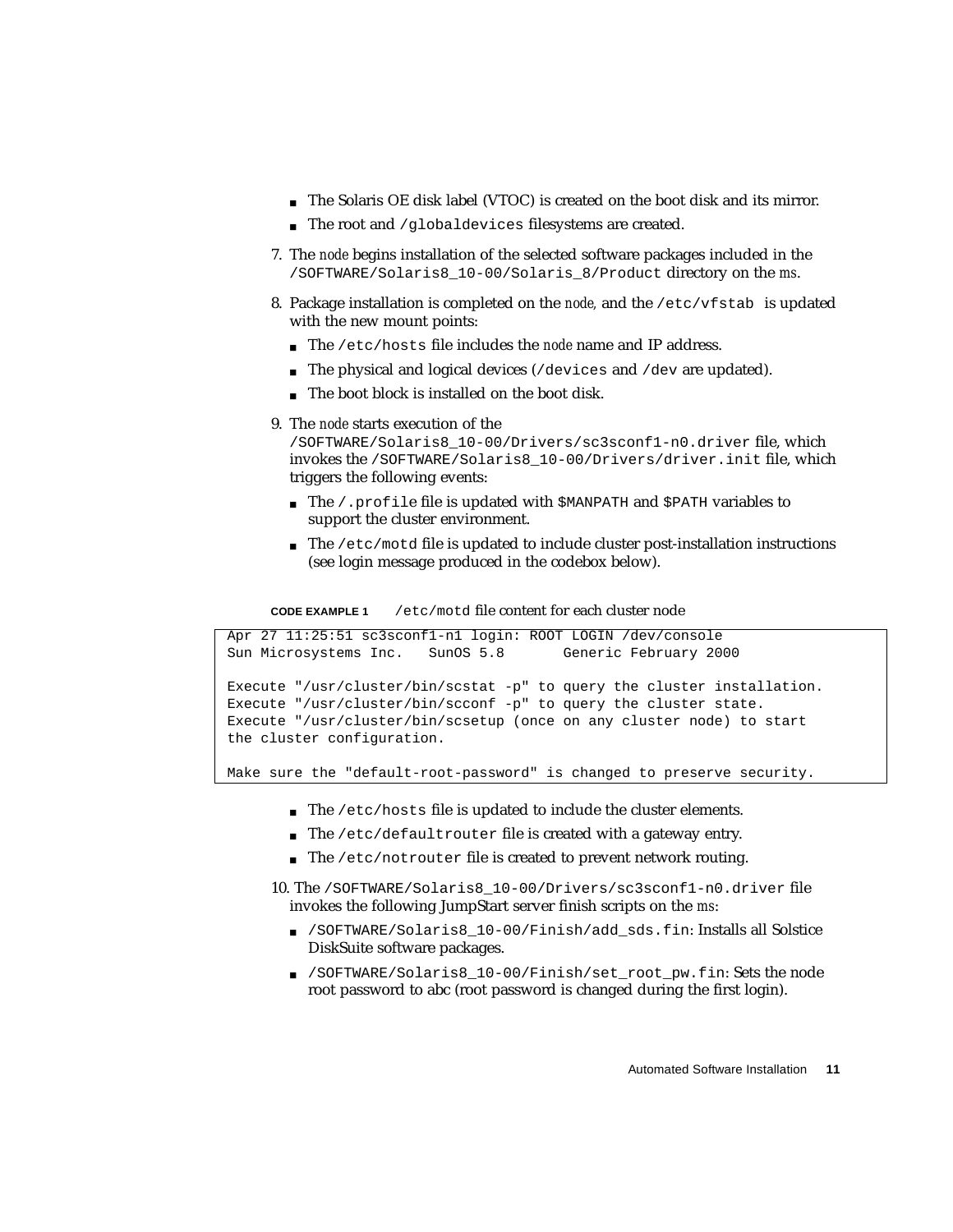- /SOFTWARE/Solaris8 10-00/Finish/remote root enable.fin: Modifies the /etc/default/login file to allow root login over the network.
- /SOFTWARE/Solaris8 10-00/Finish/ sds file.fin: Copies the file /SOFTWARE/Solaris8\_10-00/Files/metacvt script (Solstice DiskSuite tool) from the *ms* to the *node's* /usr/sbin directory.
- /SOFTWARE/Solaris8\_10-00/Finish/set\_n0-mdtab\_file.fin: Copies the /SOFTWARE/Solaris8\_10-00/Files/n0-md.tab on the *ms* to the *node's* /etc/lvm/md.tab directory.
- /SOFTWARE/Solaris8\_10-00/Finish/set\_n0-mirror\_file.fin: Copies the /SOFTWARE/Solaris8\_10-00/Files/S94n0-sds-mirror on the *ms* to the *node's* /etc/rc2.d directory.
- /SOFTWARE/Solaris8\_10-00/Finish/add\_patch.fin: Detects the Solaris 8 OE on the *node* and installs all patches included in the *ms's* /SOFTWARE/Solaris8\_10-00/Patches/8\_Recommended/patch\_order file.
- The JumpStart server process finishes and invokes a system reboot.

#### Software Install Sequence During First Reboot

During the first reboot of the cluster node, the /etc/rc2.d/S94n0-sds-mirror script is executed, and the following steps represent the time-sequenced events it triggers:

- 1. The Solstice DiskSuite database is created.
- 2. The /etc/vfstab is modified to include Solstice DiskSuite metadevices.
- 3. All Solstice DiskSuite metadevices included in the /etc/lvm/md.tab are created and initialized.
- 4. The root, swap, and /globaldevices Solstice DiskSuite metadevices are mirrored.
- 5. The /etc/rc2.d/S91sconf-attach file is created to be executed during the next reboot.
- 6. The cluster node is identified to be a first node or second node and the Sun Cluster 3.0 software is installed. The first node is considered the cluster master and a special command line option needs to be used for the software install.
- 7. The default /etc/inet/ntp.conf is replaced with a copy of the /SOFTWARE/Solaris8\_10-00/Files/ntp.conf file on the management server.
- **12** Cluster Platform 220/1000 Architecture--A Product from the SunTone™ Platforms Portfolio August 2001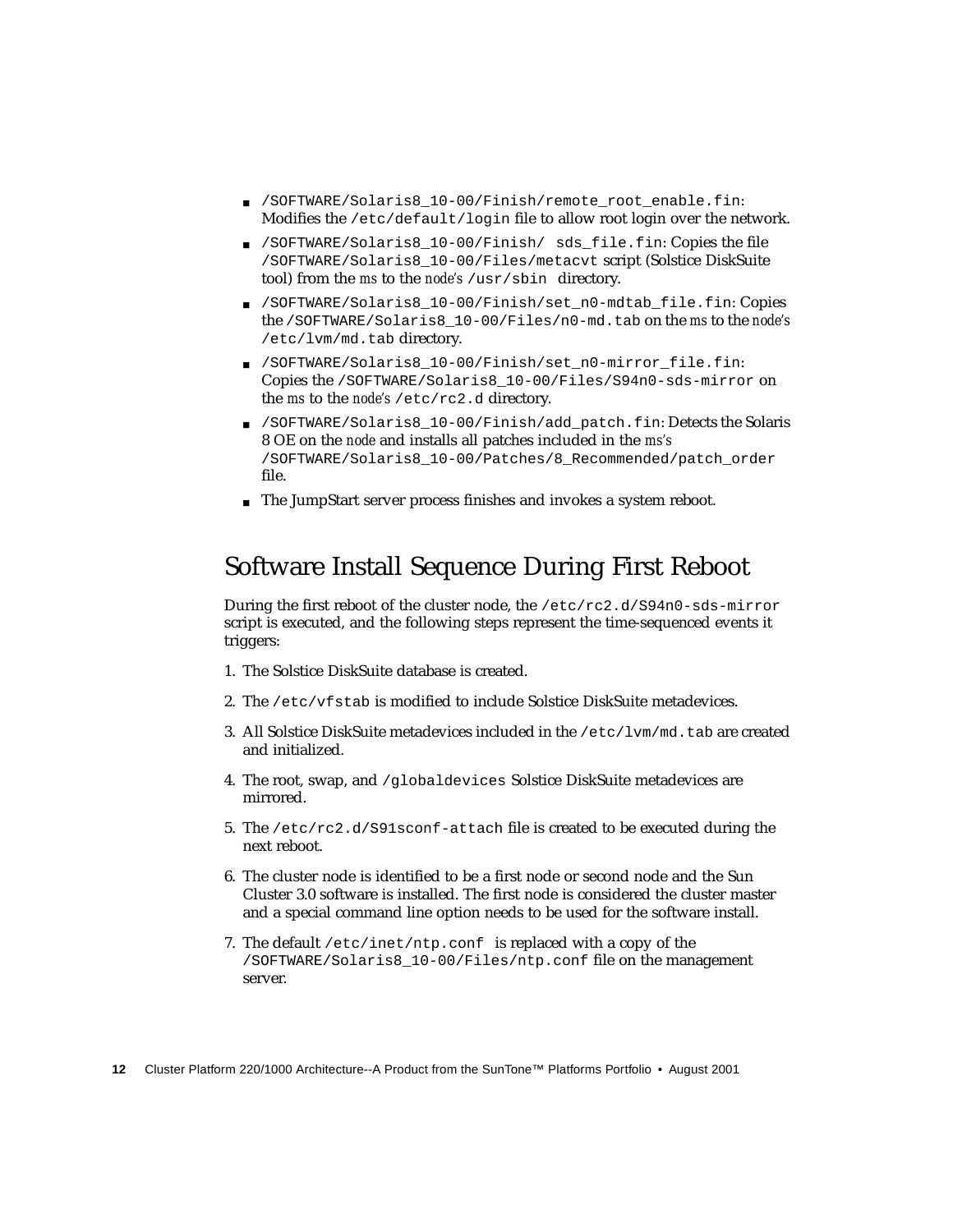- 8. The /etc/rc2.d/S94n0-sds-mirror file is removed to prevent execution during the next reboot.
- 9. The root filesystem is locked using the lockfs(1M) command (after execution of the metaroot  $(1M)$  command to mirror the root partition) and a system reboot is invoked.

**Note –** The Solstice DiskSuite 4.1 User's Guide recommends using the lockfs(1M)  $-fa$  command option after execution of the metaroot(1M) command only. Application of the lockfs(1M) command is discouraged anywhere else.

#### Software Install Sequence During Second Reboot

During the second reboot of the first cluster node, the

/etc/rc2.d/S91sconf-attach script is executed and attaches mirrors to the root, swap, and /globaldevices Solstice DiskSuite metadevices. The /etc/rc2.d/S91sconf-attach script removes itself to avoid execution during the next reboot. The Sun Cluster 3.0 software is now part of the kernel software and the cluster node automatically joins the cluster environment after each reboot.

## **Conclusions**

The hardware and software stacks used to implement the Cluster Platform 220/1000 are integrated using best practices which maximize system availability. The hardware and software architecture presented in this article can be used by existing customers to create an equivalent configuration which minimizes problems with component interactions while improving system availability.

The Cluster Platform 220/1000 makes use of the JumpStart technology to automate the software installation of all cluster nodes and enables customers to quickly deploy highly available applications. Using the JumpStart technology is a best practice, since it provides a manageable environment which collects the latest software versions and patches, and reduces operator errors when recovering from catastrophic failures.